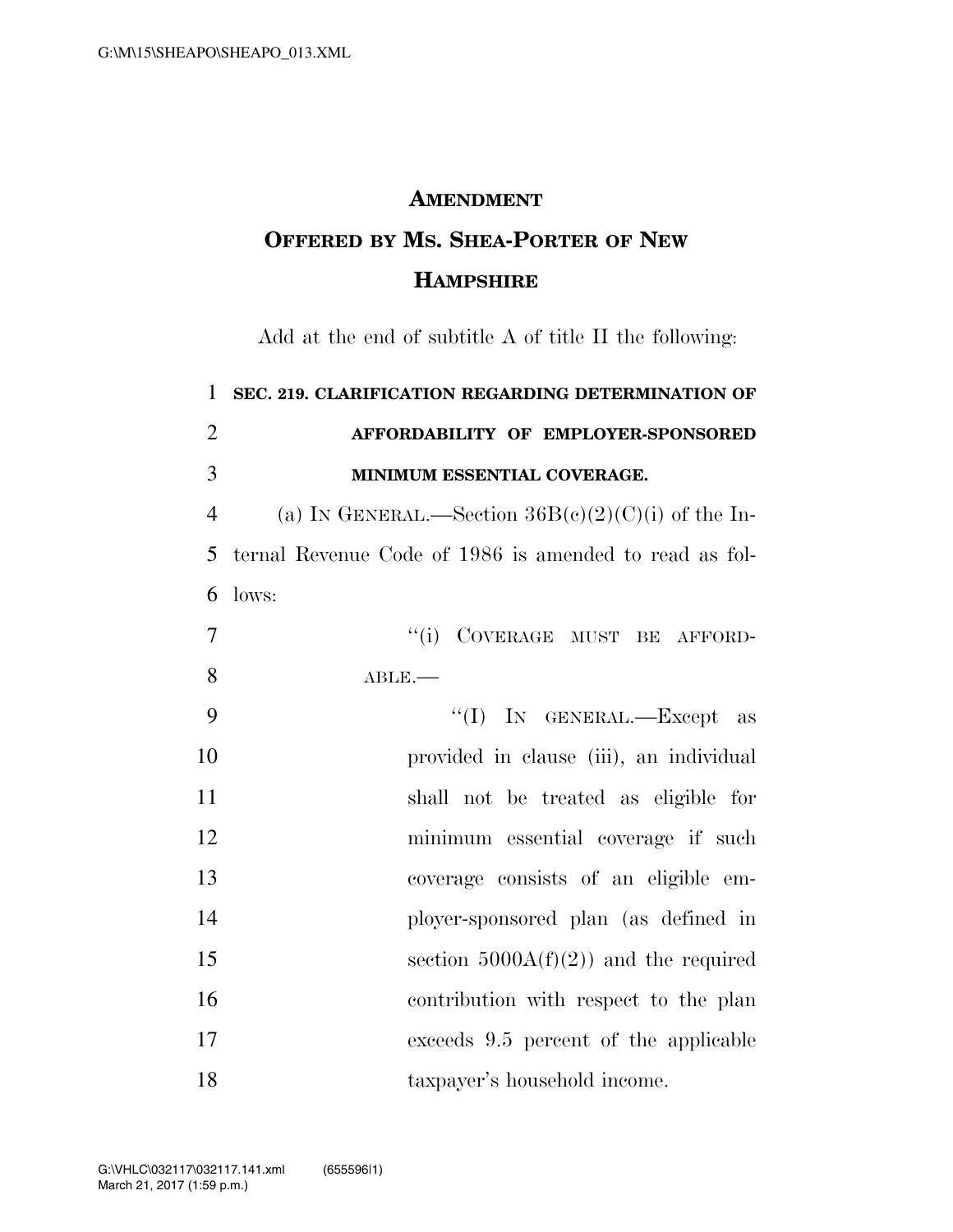| $\mathbf{1}$   | "(II) REQUIRED CONTRIBUTION                                  |
|----------------|--------------------------------------------------------------|
| $\mathbf{2}$   | RESPECT TO EMPLOYEE.—In<br><b>WITH</b>                       |
| 3              | the case of the employee eligible to en-                     |
| $\overline{4}$ | roll in the plan, the required contribu-                     |
| 5              | tion for purposes of subclause (I) is                        |
| 6              | the employee's required contribution                         |
| $\overline{7}$ | (within the meaning of section                               |
| 8              | $5000A(e)(1)(B)(i)$ with respect to the                      |
| 9              | plan.                                                        |
| 10             | "(III) REQUIRED CONTRIBUTION                                 |
| 11             | <b>WITH</b><br><b>RESPECT</b><br>TO<br><b>FAMILY</b><br>MEM- |
| 12             | BERS.—In the case of an individual                           |
| 13             | who is eligible to enroll in the plan by                     |
| 14             | reason of a relationship the individual                      |
| 15             | bears to the employee, the required                          |
| 16             | contribution for purposes of subclause                       |
| 17             | (I) is the employee's required con-                          |
| 18             | tribution (within the meaning of sec-                        |
| 19             | tion $5000A(e)(1)(B)(i)$ , determined by                     |
| 20             | substituting 'family' for 'self-only')                       |
| 21             | with respect to the plan.".                                  |
| 22             | (b) CONFORMING AMENDMENTS.—                                  |
| 23             | (1) Section $36B(c)(2)(C)(ii)$ of the Internal               |
| 24             | Revenue Code of 1986 is amended by adding at the             |
| 25             | end the following: "This clause shall also apply to an       |